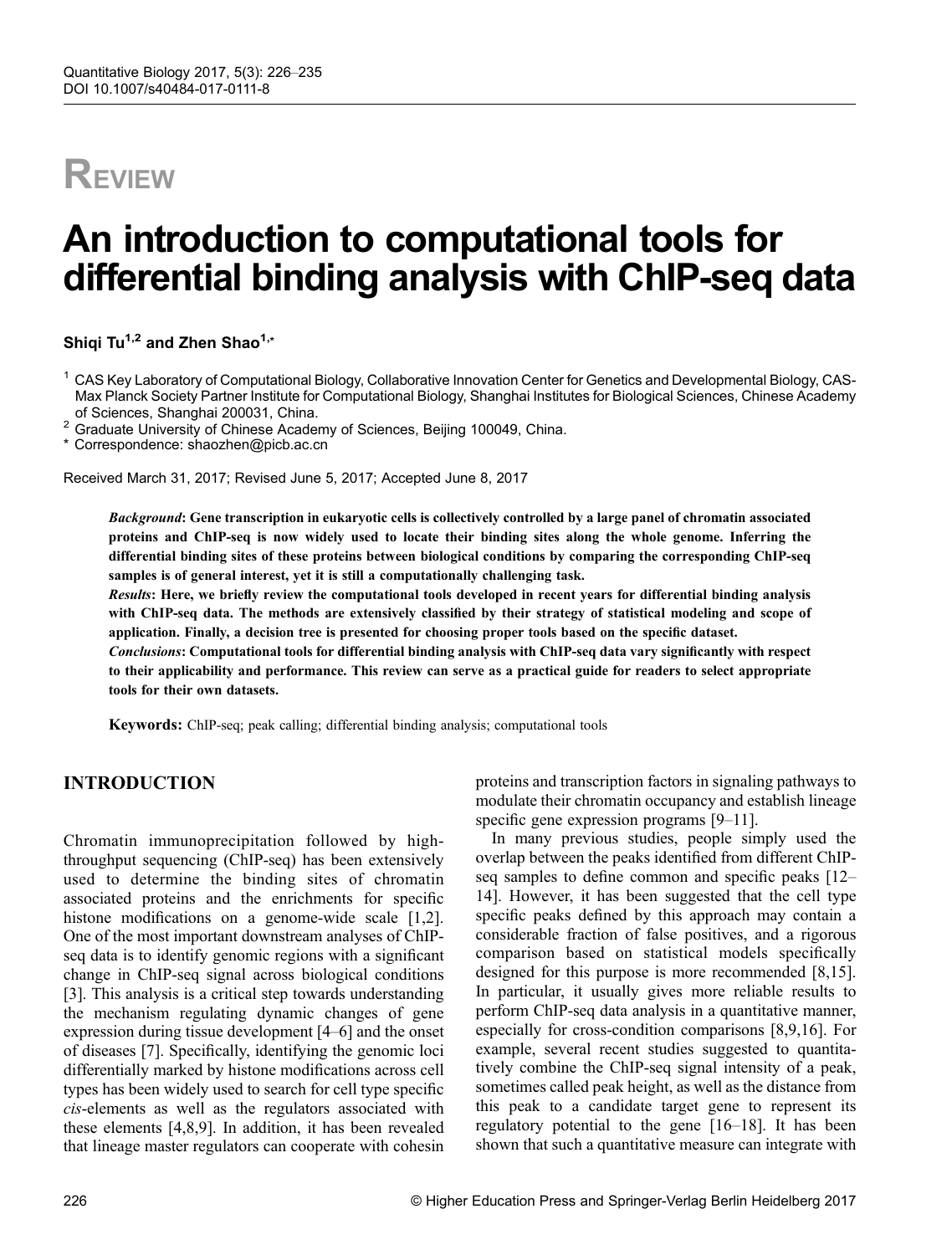other observations to better infer the functional impact of the protein's chromatin binding being studied. Another example is that Shao et al. performed a systematic comparison of ChIP-seq data between different cell types, and found that, for histone modifications like H3K4me3 and H3K27ac, quantitative changes of ChIP-seq signals strongly correlate with the expression changes of target genes as well as the binding of cell type-specific regulators [[8](#page-7-0)]. Following this direction, Xu et al. suggested that, although in mammalian genomes distal enhancer elements often have clearly higher cell type specificity than proximal promoters, it is still important to use the quantitative changes of associated histone modifications to define a high-confidence set of cell type specific enhancers, especially when the difference between the cell types under comparison is mild [[9\]](#page-7-0).

Despite the importance of differential binding analysis with ChIP-seq data and the increasing need of methods for this analysis, it is still computationally challenging to reliably assess the statistical significance of changes in signal intensity on a genome-wide scale, due to the high level of noise and variability intrinsic to ChIP-seq data. More specifically, ChIP-seq is a multi-step experiment where biases may be introduced at each step [\[19,20\]](#page-8-0), leading to a generally limited data reproducibility [\[21,22\]](#page-8-0). Among others, the amount of input material, efficiency of antibody, sequencing quality and depth may vary considerably from an experiment to another [[19,20](#page-8-0)]. As a result, ChIP-seq samples typically have quite different signal-to-noise ratios, especially for those generated from different batches and/or labs, which makes it extremely difficult to quantitatively compare the signal intensities between samples [[8](#page-7-0)].

In recent years, quite a number of computational tools have been developed to address the problem [\[3,](#page-7-0)[15\]](#page-8-0). These tools take advantage of different statistical techniques and vary in the range of applicability. This review aims to summarize existing computational tools for differential binding analysis with ChIP-seq data, according to their scope of application as well as strategy of statistical modeling (Figures 1 and 2). For simplicity, we primarily focus on the comparison of ChIP-seq samples between two biological conditions, with or without replicates. Besides, we assume the sequencing reads have been appropriately mapped to a reference genome [\[23\]](#page-8-0).

## STRATEGIES FOR DIFFERENTIAL BIND-ING ANALYSIS WITH ChIP-SEQ DATA

#### Peak calling for ChIP-seq data

Typically, a considerable proportion of the mapped reads of a ChIP-seq sample are dispersed throughout the genome, while the others cluster together constituting reads-enriched regions, termed peaks (Figure 1, top) [[24](#page-8-0),[25](#page-8-0)]. To be noted, ChIP-seq reads falling outside of peak regions are predominately contributed by background noise or non-specific binding, while the peaks with significantly elevated ChIP-seq signal intensities generally represent stable binding sites of the protein being ChIPed or genomic regions heavily marked by a specific histone modification. A number of algorithms have been developed to identify significant peaks on a genome-wide scale [[25](#page-8-0)–[27](#page-8-0)]. Here, we provide a brief overview of the available tools for ChIP-seq peak calling. One of the reasons is that a large number of computational tools for differential binding analysis require users to provide a set of pre-defined peaks for the ChIP-seq samples under comparison and then focus on modeling the ChIP-Seq signals at peak regions [[8](#page-7-0),[28](#page-8-0),[29](#page-8-0)]. Another reason is that quite several peak calling programs claimed that they could also be applied to identify differential peaks between two ChIP-seq samples by taking one of them as input [\[25,26\]](#page-8-0). Thus, the basic concept and strategies of ChIP-seq peak calling can serve as a valuable reference for differential binding analysis.

To be noted, the characteristics of peaks, especially their size, can differ substantially depending on the protein or histone modification targeted in the experiment. For example, the majority of transcription factors and many histone modifications like H3K4me3 and H3K27ac tend to have narrow peaks, with a size ranging from several hundred to a few thousand base pairs [\[25\]](#page-8-0). MACS has been widely used to perform peak calling on such ChIP-seq samples, especially those for transcription factors which are usually associated with sharp and isolated peaks [\[24,25\]](#page-8-0). For some other histone modifications such as H3K9me3 and H3K36me3, they tend to form broad genomic domains with diffusive ChIP-seq signals, which can span up to hundreds or even thousands of kilo base pairs [\[30,31\]](#page-8-0). There are computational tools that are specifically devised to handle such situations. For example, SICER is developed to identify large spatial clusters of ChIP-seq reads [\[26\]](#page-8-0), while RSEG utilizes a hidden Markov model (HMM) to detect broad epigenomic domains with consecutively elevated ChIP-seq signals [\[32\]](#page-8-0). Notably, both MACS and SICER accept a treatment ChIP-seq sample and an optional input sample as the negative control for peak calling. The latter is highly recommended for a practical ChIP-seq experiment design and can be used to account for local biases resulting from read mappability, DNA repeats, local GC content and so on [[25](#page-8-0)].

Many studies choose to generate multiple ChIP-seq samples for the same biological condition, with the aim to assess the variability and reproducibility of ChIP-seq signals. To make a full use of the replication, two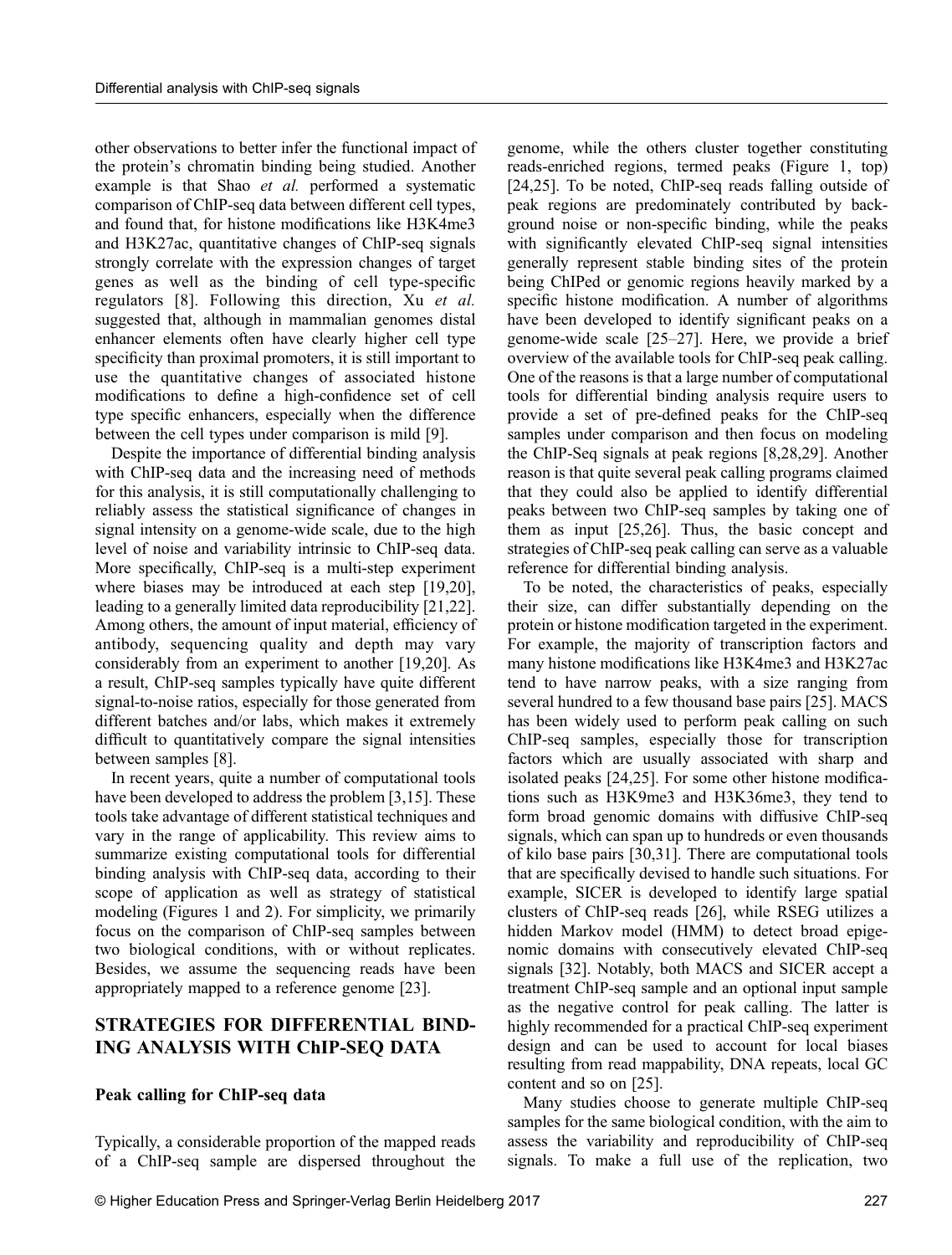

**ChIP-seq samples for comparison** 

Figure 1. General work flow of two popular strategies for differential binding analysis with ChIP-seq data.

strategies are usually employed to integrate the ChIP-seq replicates and derive a single list of peak regions. One of them directly performs a joint analysis over the replicates, which has been shown to detect peak boundaries with high precision [[33](#page-8-0)]. The other strategy first calls peaks on each individual sample, and then uses measurements such as IDR (irreproducible discovery rate) to select the peak regions with high reproducibility across replicates [\[21,34\]](#page-8-0).

#### Differential binding analysis based on pre-defined peaks

Since peak regions with significantly elevated ChIP-seq signals are often of the highest interest across the whole genome, especially for the factors with sharp binding peaks, a lot of computational tools choose to

perform differential binding analysis only on the peaks identified from the ChIP-seq samples under comparison [[8](#page-7-0),[28](#page-8-0),[29](#page-8-0),[35](#page-8-0)]. To exploit such tools, users typically need to start with peak calling on each ChIP-seq sample involved. But, it should be noted that peak calling on each individual sample is usually a fundamental step of ChIP-seq data analysis and the obtained peaks could also be used for other analyses [[9](#page-7-0)]. Thus, it will be easy to integrate the results of differential binding analysis with pre-defined peaks with the other analyses. In the start of a differential binding analysis with pre-defined peaks, usually the peak regions of all the samples under comparison are first merged into a consensus set of peaks, which defines the search space where differential ChIP-seq signals are expected to find (Figure 1, lower left). In principle, these peaks serve as the reference genes in a typical differential expression analysis with RNA-seq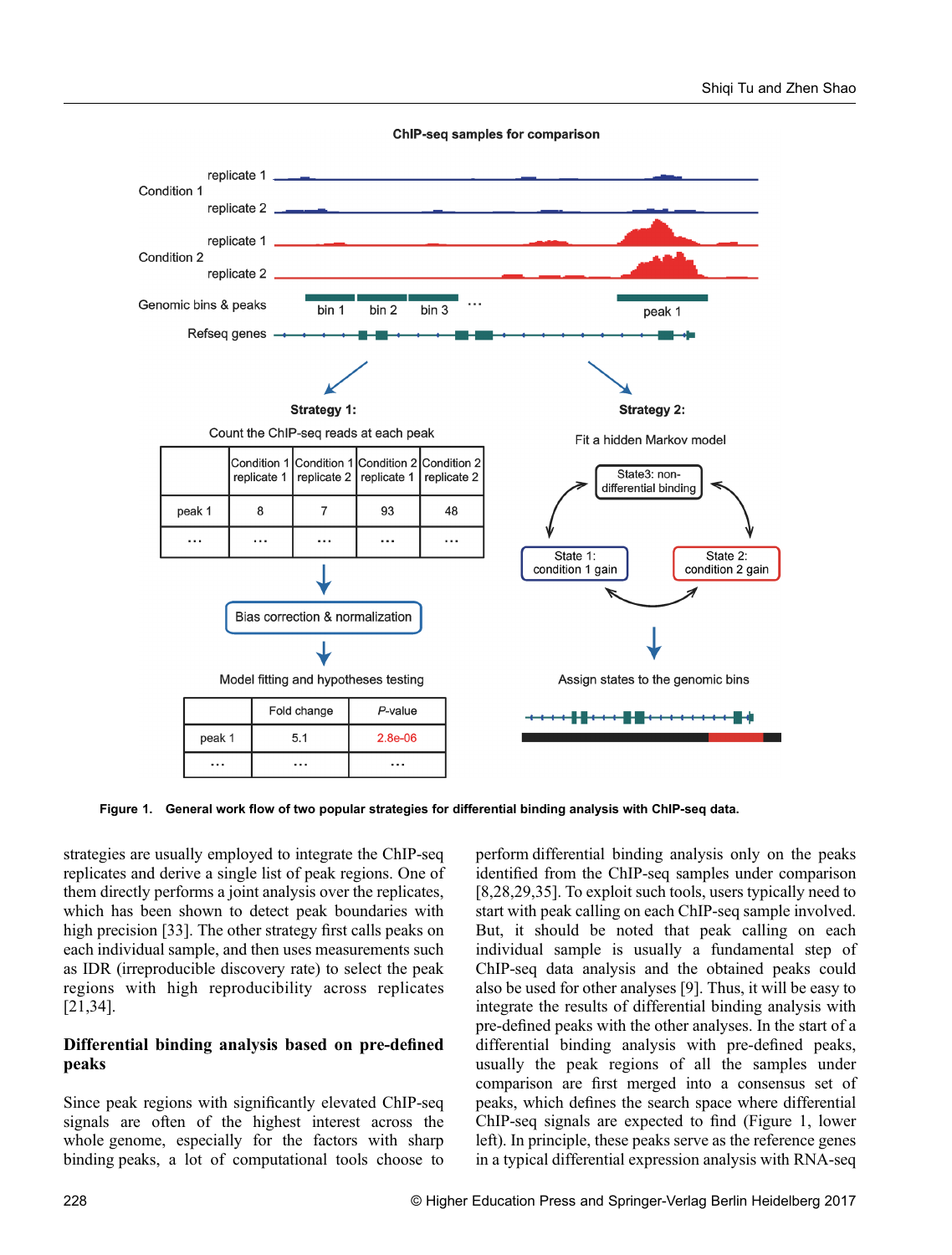

Figure 2. A diagram to classify most of the computational tools for differential binding analysis discussed in the main text, according to their strategy of statistical modeling and range of applicability.

data [[36](#page-8-0),[37](#page-8-0)]. Therefore, many solid statistical models initially developed for calling differentially expressed genes with RNA-seq data can then be adapted to ChIP-seq data [\[38\]](#page-8-0).

Biological replicates may not be available in practical studies. In the extreme case, only one ChIP-seq sample is available for each of two conditions. In this case, many peak calling tools such as MACS and SICER can also be used to identify differential peaks, by taking one of the two samples as treatment and the other as negative control [[3](#page-7-0),[25](#page-8-0)]. Although these methods come up with a  $P$  value to assess the statistical significance of ChIP-Seq signal change at each detected differential peak, it should be strongly emphasized that, without replication, there is no way in principle to estimate biological variation in the measured signal intensities and, hence, no meaningful inference regarding the population can be made [\[39\]](#page-9-0). Therefore, any P value deduced in this context has only exploratory value. On this account, it may make more sense to measure the practical significance of signal changes. MACS and SICER calculate a fold change of ChIP-seq signal intensity for each candidate differential peak by normalizing each sample on basis of its library size, which is often inappropriate for ChIP-seq data as different samples may have highly distinct signal-to-noise ratios. Previously, MAnorm proposed to normalize two ChIP-seq samples based on their common peak regions [[8](#page-7-0)]. The method introduces a hypothesis that, when two ChIP-seq samples share a significantly larger number of common peaks than expected by chance, the binding of the targeted protein in the experiment at these common peaks is very likely to be mediated by largely the same mechanism. Hence, no global binding changes should be expected at these peak regions. Based on this hypothesis, MAnorm utilizes the traditional M-A plot, in which the log2 fold ratios of signal intensities are plotted against the average log2-transformed intensities between two samples, and fits a linear model between the M and A values in their common peaks. Then, the linear model is used as a reference to correct the M and A values of all peak regions. Through that, the variation in signal-to-noise ratio across samples is largely moderated, leading to a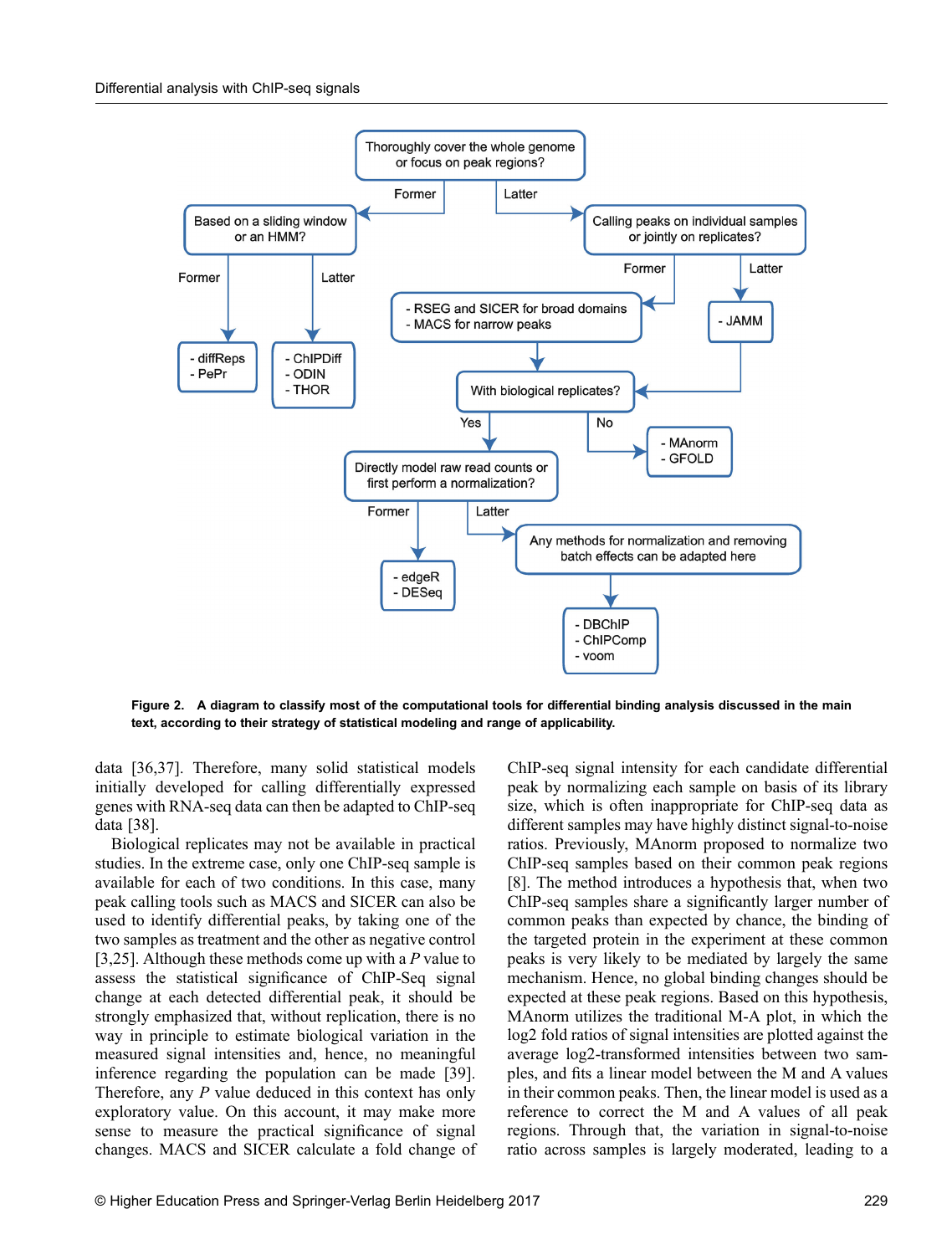more robust estimation of the fold change of ChIP-seq signal intensity [[3](#page-7-0),[8\]](#page-7-0). Besides MAnorm, in the field of RNA-seq data analysis there are methods that propose to improve the estimation of fold change by taking into account the large variance of M values calculated from small read counts [[37](#page-8-0),[40](#page-9-0)]. For example, DESeq applies a variance-stabilizing transformation on RNA-seq count data [\[37\]](#page-8-0), making the M value comparable between transcripts with different expression levels and, thus, providing a more reasonable ranking of differentially expressed genes. Another example is GFOLD, which shrinks the M values calculated from small read counts to 0 under a Bayesian framework [\[40](#page-9-0)]. In principle, these methods can be easily adapted to the differential binding analysis with ChIP-seq data.

When ChIP-seq replicates are available, it becomes feasible to model the biological variation at each peak region besides the technical variation introduced during sample preparation and sequencing. This strategy is widely used in the computational tools developed for differential expression analysis of RNA-seq data such as edgeR and DESeq [[36,37\]](#page-8-0), which are inherited by DiffBind and DBChIP by adapting their statistical models to ChIP-seq data [\[28,38\]](#page-8-0). These tools introduce potential sources of bias like sequencing depth into the model and perform a normalization as well as a differential binding analysis simultaneously. For the majority of other methods, however, normalization between ChIP-seq samples is required prior to conducting a differential binding analysis (Figure 1, lower left). In principle, any normalization approach can be adapted to these methods. To normalize away the most concerning factor across samples, which is sequencing depth, some methods rely on the total or effective read counts [\[35\]](#page-8-0). Such approaches tend to perform poorly when peak regions are highly heterogeneous across samples [\[8\]](#page-7-0). Besides, peaks associated with very large read counts may considerably bias the normalization result. Normalization methods that avoid using total read counts include those implemented in THOR, MAnorm and DBChIP [\[8,](#page-7-0)[15,28\]](#page-8-0). Basically, these methods perform a normalization on basis of peak regions that are supposed to be invariant across samples, such as the promoter regions of house-keeping genes [[15](#page-8-0)] and the observed common peaks [[8\]](#page-7-0). In general, ChIP-seq signals in these regions are more reliable and stable than in the others, and the methods are therefore resistant to individual highly-represented peaks. Moreover, some computational tools can handle additional sources of bias by considering local GC-content, input subtraction and sequence mappability along the genome [\[15,28,29,32\]](#page-8-0). In spite of these bias correction and signal normalization procedures at the level of individual samples, ChIP-seq data may still be associated with serious batch effects, especially in the large-scale studies

where plenty of samples are involved. COMBAT and ARSyN, which are initially developed to remove batch effects in microarray data [\[41,42\]](#page-9-0), have been shown to work well with normalized sequencing data [[39](#page-9-0)].

The first computational tools for differential analysis with sequencing count data have used discrete distributions such as the Poisson and negative binomial [\[28,35,37,](#page-8-0)[43\]](#page-9-0). The negative binomial distribution can be viewed as a gamma-Poisson hierarchy. From this perspective, it explicitly models the underlying biological variance, which is believed to be the primary cause of the observed over-dispersion in sequencing data, in addition to the technical variance expected from randomly sampling from a pool of molecules [\[37\]](#page-8-0). On the other hand, though it follows the nature of count data, the use of discrete distributions is not a requisite for an accurate differential binding analysis. In principle, applying continuous distributions such as the normal distribution to sequencing data analysis is valid as long as the meanvariance relationship for counts is carefully modeled [\[44\]](#page-9-0). voom applies a log-transformation to the normalized read counts while learning the global variance structure for transformed values [[44](#page-9-0)]. The method unlocks a repository of statistical methodologies originally devised for microarray data, and has been shown to work well compared with many approaches based on discrete distributions [\[44,45\]](#page-9-0). In either case, nearly all the methods have made an effort to reduce the uncertainty associated with peakspecific variance estimates, considering that a highly limited number of replicates is often the case. Among others, a widely adopted strategy is to borrow information between peaks [[36](#page-8-0),[37](#page-8-0)[,44](#page-9-0)], given the parallel structure in a typical differential binding analysis in which the same model is fitted to each peak. For example, DESeq improves the variance estimates by fitting a meanvariance curve and, hence, sharing information between peaks with close signal levels [[37](#page-8-0)]. voom adapts count data to the empirical Bayes framework implemented in limma and integrates information from all peak regions into a common prior distribution of the variance associated with each peak [[44](#page-9-0),[46](#page-9-0)].

### One-step differential binding analysis without the requirement for pre-defined peaks

Sometimes users are mainly interested in the genomic regions with significant ChIP-seq signal changes across conditions. Thus, they may prefer to perform a one-step differential binding analysis without doing peak calling for each ChIP-seq sample in advance. Following this direction, an alternative strategy of differential binding analysis directly seeks for the changes in ChIP-seq signal intensity throughout the whole genome, without the need of calling peaks beforehand [[15,32](#page-8-0)[,47](#page-9-0)–[50](#page-9-0)]. Approaches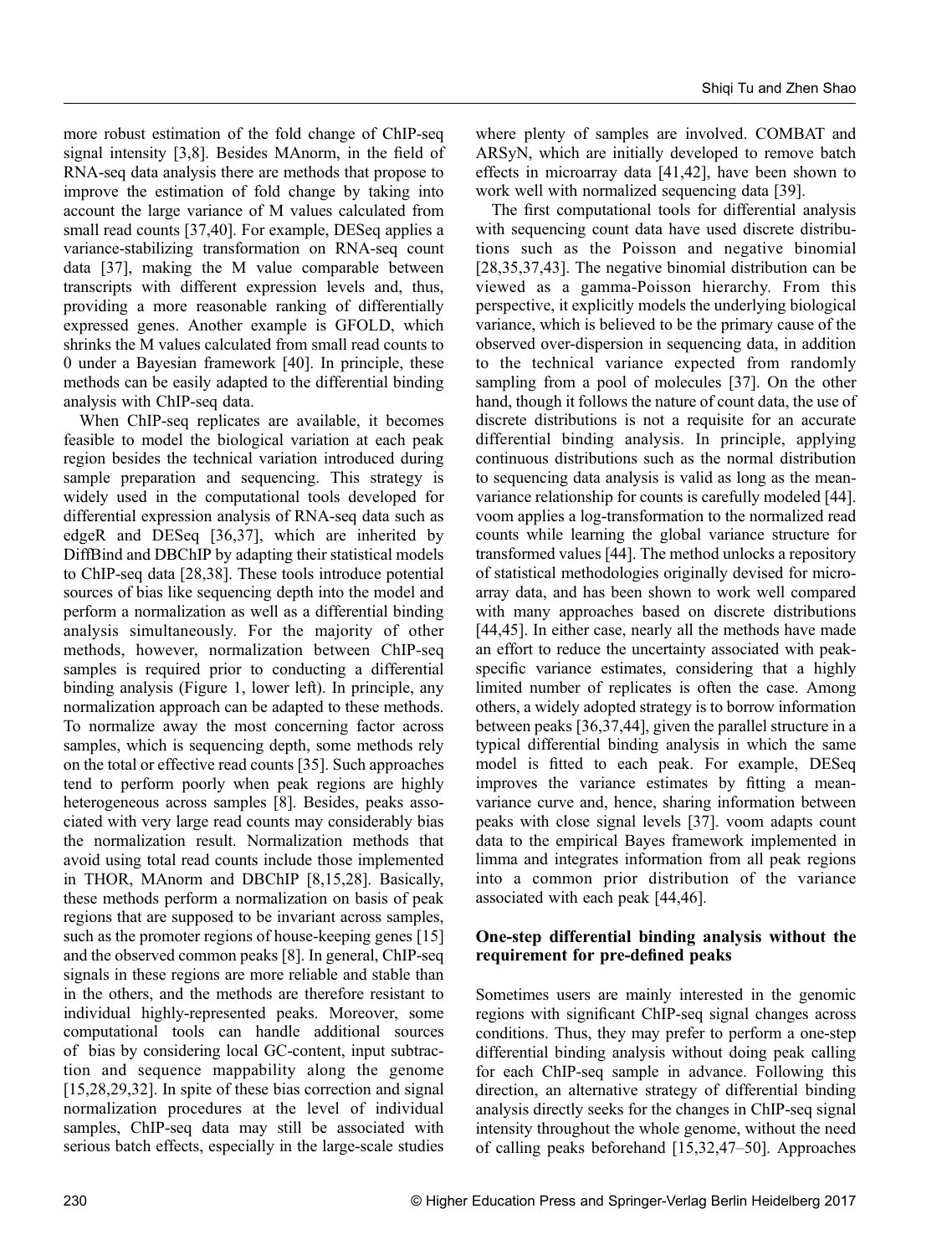following this strategy address an obvious issue arising from using peak calling based methods, in which the search for differential binding sites is restricted to predefined peak regions and artefacts may be introduced when applying a certain cutoff to define peaks. These approaches can be further classified into two categories. One of them scans the whole genome with a sliding window and consecutively performs the same statistical test on the ChIP-seq signals at each window [\[49,50\]](#page-9-0), where the window size is usually selected to match the typical size of a ChIP-seq signal enriched region. The other class takes advantage of more sophisticated segmentation techniques such as HMM [[15,32,](#page-8-0)[47,48\]](#page-9-0), where the genome is fragmented into sequences of bins and a putative hidden state is then inferred for each bin to indicate whether it is associated with differential ChIP-seq signal (Figure 1, lower right). One of the reasons accounting for the superiority of using an HMM is that, for a target bin, it incorporates ChIP-seq signals lying in the vicinity to improve the inference made for the bin. These methods are therefore robust to the selection of bin size and can achieve a wide range of resolution in identifying differential binding sites.

A famous application of HMM in ChIP-seq data analysis is ChromHMM, which takes a set of ChIP-seq samples of multiple chromatin marks generated under the same cellular condition as input, and systematically detects their combinatorial binding patterns as representation of local chromatin states [[51](#page-9-0),[52](#page-9-0)]. It has been applied to a large panel of human cell types to derive a systematic annotation of chromatin states along the whole genome for each of them [[53\]](#page-9-0). The method leverages the correlation between different marks and, thus, significantly improves the interpretation of observed ChIP-seq signals. However, employing ChromHMM requires the availability of multiple ChIP-seq samples for various marks in a single condition, which seriously limits its applicability. Other HMM based methods, such as THOR [[15](#page-8-0)], are specifically devised to call genomic regions of differential ChIP-seq signals between a pair of biological conditions. THOR accepts ChIP-seq samples for a single mark from two biological conditions, and encodes the significance as well as the direction of ChIP-seq signal changes into the underlying states of an HMM (Figure 1, lower right).

Despite the clear advantages of HMM based methods, they usually make a stronger assumption on the observed data than the methods focusing on peak regions. More specifically, most of these methods train an HMM with a very limited number of hidden states (typically 3 for a comparison between two conditions; Figure 1, lower right) to model the observed ChIP-seq signals [\[15,32,](#page-8-0)[48\]](#page-9-0), which could be impractical for a real ChIP-seq dataset and may result in a loss of flexibility. In particular, compared

with peak calling based methods, HMM based methods may be less sensitive to quantitative changes in ChIP-seq signal intensity between a pair of closely related conditions (e.g., in studies of personal epigenomes [[54](#page-9-0)]).

#### Practices for selecting the appropriate tools for a custom differential binding analysis

In Figure 2, we use a diagram to depict the major characteristics and applicability of the computational tools introduced in this review. The diagram also serves as a practical decision tree for researchers to choose proper methods depending on their own dataset. Besides, there are several points that we think are necessary to highlight.

Firstly, the computational tools based on pre-defined peaks typically focus on modeling the ChIP-seq signals at peak regions, and, thus, tend to be less sensitive to the variation in signal-to-noise ratio across samples compared to the methods involving background signals in modeling, e.g., the HMM based methods. Hence, for most transcription factors and the histone modifications associated with narrow peaks (e.g., H3K4me3 and H3K9/27ac), methods based on pre-defined peaks should take the priority. On the other hand, HMM based methods may better fit for analysis with the histone modifications typically constituting broad domains (e.g., H3K9me3 and H3K36me3), as the variations of local ChIP-seq signals for these marks may not be quite informative and the HMM based methods can borrow information from flanking genomic regions to help identifying large chromatin domains with a continuous change [[47\]](#page-9-0). Besides, some HMM based methods can also be utilized to detect subtle ChIP-seq signal changes within a broad domain, such as the partial losses/gains of histone modifications [\[15](#page-8-0)[,48\]](#page-9-0).

Secondly, for the peak calling procedure, JAMM is recommended in the cases where biological replicates are available [\[33\]](#page-8-0). It can integrate information from replicates and determine peak boundaries with high precision. Particularly, it could resolve neighboring narrow peaks and, thus, increase the resolution of the downstream differential binding analysis.

Finally, tools such as DESeq and edgeR are originally designed for RNA-seq data, which are expected to have less variability between samples than ChIP-seq data. These methods believe sequencing depth is the only concerning factor that needs to be normalized between samples, and integrate the normalization procedure into the differential analysis [\[36,37\]](#page-8-0). In the case where this assumption does not hold (e.g., when the ChIP-seq samples under comparison are generated from different batches or labs), it is wiser to first extensively correct for confounding factors and normalize ChIP-seq signal intensities, prior to performing the differential binding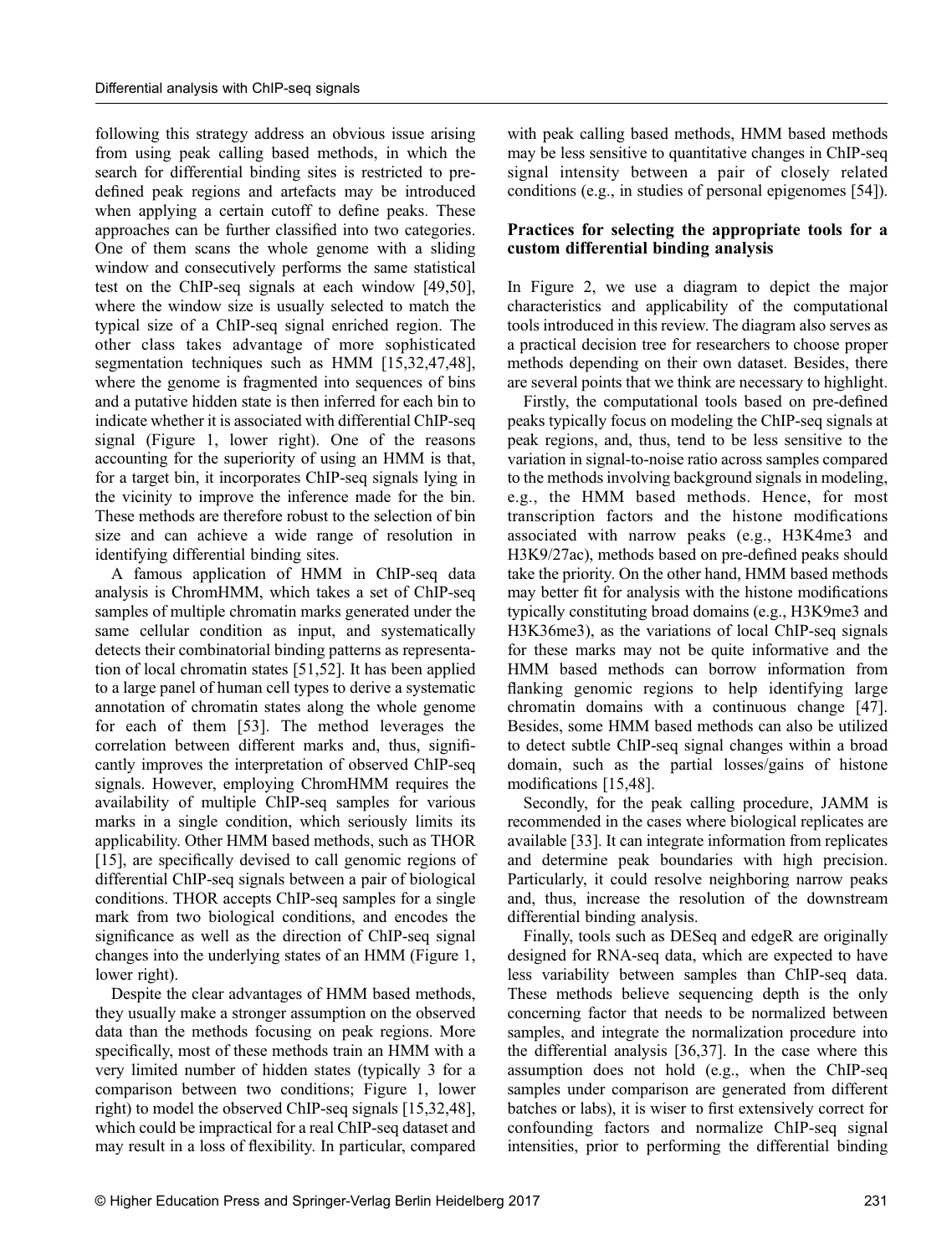analysis. The normalization approaches implemented in MAnorm and THOR are recommended, as they are robust to the variation of signal-to-noise ratios across samples [\[8](#page-7-0),[15](#page-8-0)]. For reference, Table 1 summarizes the main features and practical utility of each method shown in Figure 2.

|  |  |  |  |  | Table 1. Summary of the main characteristics and applicability of the computational tools shown in Figure 2. |
|--|--|--|--|--|--------------------------------------------------------------------------------------------------------------|
|--|--|--|--|--|--------------------------------------------------------------------------------------------------------------|

| Name                     | Method description                                                                                                                                                                          | Characteristics and applicability                                                                                                                                                                                                                                                                |
|--------------------------|---------------------------------------------------------------------------------------------------------------------------------------------------------------------------------------------|--------------------------------------------------------------------------------------------------------------------------------------------------------------------------------------------------------------------------------------------------------------------------------------------------|
| diffReps [49]            | Using a sliding window to scan the whole<br>genome                                                                                                                                          | Multiple statistical tests are designed to handle both of the cases with and<br>without biological replicates                                                                                                                                                                                    |
| PePr [50]                | Using a sliding window to scan the whole<br>genome                                                                                                                                          | The negative binomial test is used to assess differential binding; biological<br>replicates are required                                                                                                                                                                                         |
| ChIPDiff <sup>[47]</sup> | Modeling the whole genome with a 3-state<br>HMM using the beta-binomial hierarchy as<br>emission                                                                                            | The Bayesian hierarchy implicitly augments the number of hidden states,<br>making the method sensitive to differential binding; it does not support<br>replicates                                                                                                                                |
| <b>ODIN</b> [48]         | Modeling the whole genome with a 3-state<br>HMM using the binomial or a mixture of<br>Poisson as emission                                                                                   | Refinement is performed for the specific type of ChIP-seq data, based on<br>whether they are associated with sharp peaks or broad domains; it does not<br>support replicates                                                                                                                     |
| <b>THOR</b> [15]         | An extension of ODIN using the negative<br>binomial as emission                                                                                                                             | THOR extends ODIN by supporting biological replicates and providing a<br>series of procedures for bias correction and normalization                                                                                                                                                              |
| RSEG [32]                | Using an HMM to identify broad domains<br>with consecutively elevated ChIP-seq<br>signals                                                                                                   | The method accepts a treatment sample and an optional input sample as<br>control, suited for histone modifications constituting broad domains such as<br>H3K9me3 and H3K36me3                                                                                                                    |
| <b>SICER</b> [26]        | Leveraging enrichment information from<br>neighboring regions to identify chromatin<br>domains of enriched ChIP-seq signals                                                                 | Similar to RSEG, except that the resolution of chromatin domains identified<br>by SICER is explicitly specified by users                                                                                                                                                                         |
| <b>MACS</b> [25]         | Using the Poisson distribution with a<br>dynamic background level to call ChIP-seq<br>peaks                                                                                                 | The dynamic background is used to account for biases of local chromatin<br>regions, suited for most transcription factors and histone modifications<br>associated with sharp peaks                                                                                                               |
| JAMM [33]                | Incorporating information from replicate<br>samples to perform peak calling                                                                                                                 | The method calls peaks jointly on replicates and, thus, improves the<br>precision for determining peak boundaries                                                                                                                                                                                |
| MAnorm [8]               | Normalizing two ChIP-seq samples<br>based on their common peak regions                                                                                                                      | The method does not assume that the genome-wide distribution of ChIP-seq<br>signal intensities is invariant across samples and, thus, shows a robust<br>behavior; it is suitable for ChIP-seq samples sharing a significant number of<br>peaks                                                   |
| GFOLD [40]               | Given two ChIP-seq samples, modeling the<br>distribution of fold changes in signal levels<br>under a Bayesian framework                                                                     | GFOLD shrinks considerably a fold change calculated from small read<br>counts to 1, leading to a more reliable ranking of differential peaks                                                                                                                                                     |
| edgeR [36]               | Modeling raw counts using the negative<br>binomial distribution and identifying<br>differential peaks; originally developed<br>for RNA-seq data                                             | The method incorporates information from all peaks to estimate the<br>common dispersion parameter, leading to a robust behavior even with the<br>minimal level of replication                                                                                                                    |
| DESeq [37]               | Modeling raw counts using the negative<br>binomial distribution and identifying<br>differential peaks; originally developed<br>for RNA-seq data                                             | DESeq generalizes edgeR by allowing an arbitrary mean-variance relation-<br>ship and, thus, is more adaptive to different datasets                                                                                                                                                               |
| DBChIP [28]              | Using a generalized linear model with the<br>negative binomial distribution to detect<br>differential peaks                                                                                 | DBChIP is specifically designed for ChIP-seq samples of transcription<br>factors; it can handle experiment designs of arbitrary complexity (not<br>limited to two-condition comparisons)                                                                                                         |
| ChIPComp <sup>[29]</sup> | Using a generalized linear model with the<br>Poisson distribution to detect<br>differential peaks                                                                                           | ChIPComp is suited for both sharp peaks and broad domains; it can handle<br>experiment designs of arbitrary complexity                                                                                                                                                                           |
| voom $[44]$              | Converting count data into normalized<br>continuous values and entering them into the<br>limma package [46] to perform a differential<br>analysis; originally developed for RNA-seq<br>data | voom aims to remove the heteroscedasticity intrinsic to count data by<br>learning the mean-variance relationship and introducing a precision weight<br>for each observation; it unlocks a large repository of tools originally<br>designed for continuous measurements, including the limma [46] |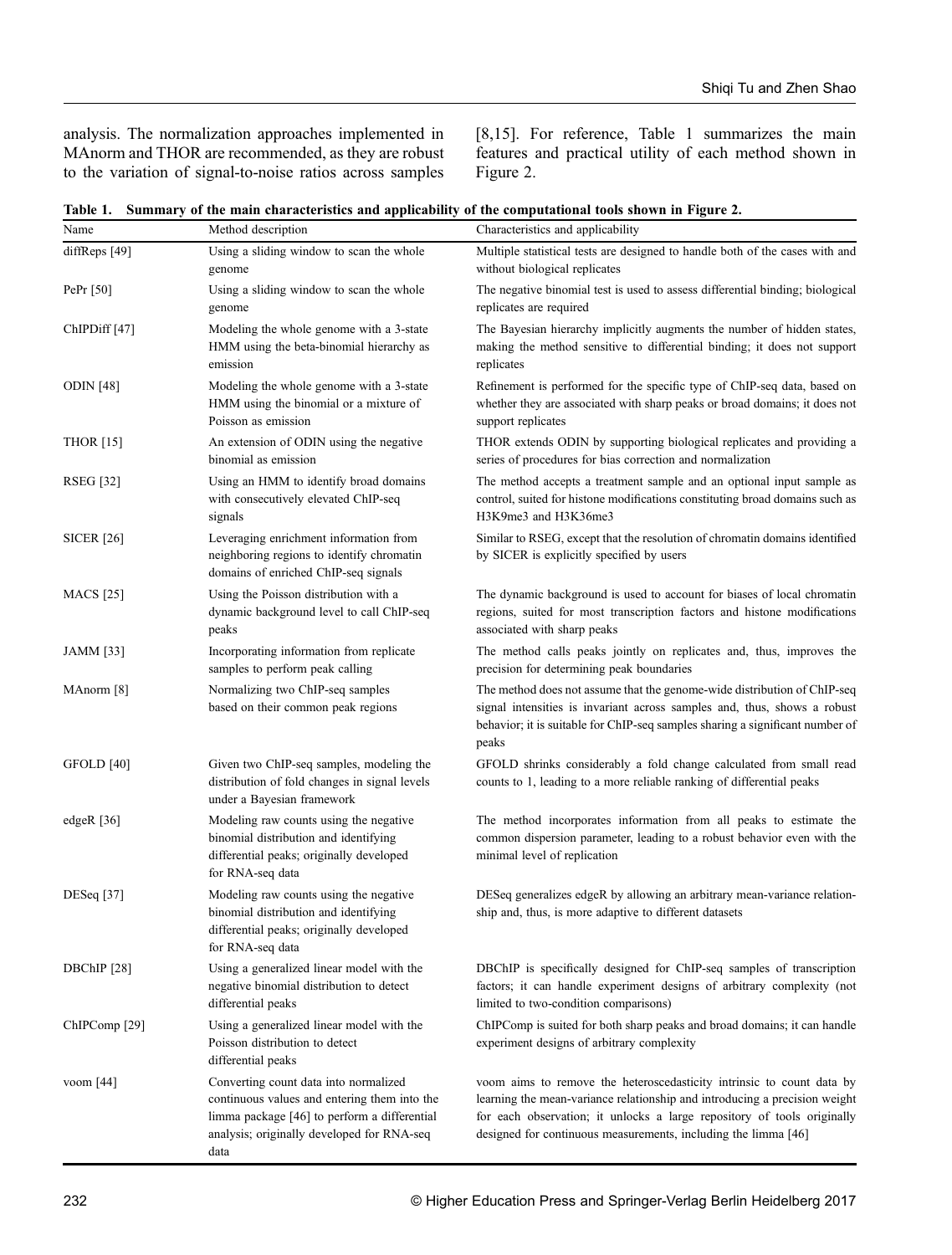### <span id="page-7-0"></span>**OUTLOOK**

ChIP-seq has become the standard technology for determining transcription factor binding sites and histone modification enrichments on a genome wide scale, and the tools for its differential binding analysis are continuing to evolve. Despite the importance of this analysis, the agreement between the results obtained by applying different tools could be surprisingly low [3]. This observation strongly stresses the importance of choosing proper methods based on the specific experimental setting and application scenario. In addition, analytic challenges can emerge under certain contexts. Here we take two scenarios as examples to illustrate the point.

Methods for ChIP-seq data normalization are usually based on the genomic loci with signal levels that are expected to be invariant across samples [8[,15\]](#page-8-0), or the assumption that the majority of the loci being analyzed are not differentially bound [[28](#page-8-0),[37](#page-8-0)]. Such methods, however, may not be appropriate for the case where a global change of chromatin binding takes place (e.g., when an enzyme catalyzing the histone modification under comparison is functionally depleted from the cells) [[55](#page-9-0)]. ChIP-seq data normalization in such cases is difficult to accomplish, due to the lack of "invariant" loci. To our knowledge, no computational tools are currently available to resolve this problem. Recently, spiking experiment was proposed to specifically deal with this problem [[55](#page-9-0)]. In the experimental procedure, a constant, low amount of chromatin sample from a foreign species is added to the chromatin samples of interest prior to the immunoprecipitation step. Then, this ''spike'' genome is used as an internal reference for adjusting ChIP-seq signal levels across samples.

A universal technical problem associated with analyzing count data is that the mathematical theory of discrete distributions (e.g., the Poisson and negative binomial distributions) is far less tractable than that of the normal distribution, which seriously limits the type of analysis that can be performed on sequencing data. For example, a large number of statistical methods based on the normal distribution have been developed to analyze intensity data from microarrays [[44](#page-9-0)], including those for detecting differential expressions [\[46\]](#page-9-0), modeling random effects [[56](#page-9-0)], testing gene sets [[57](#page-9-0),[58](#page-9-0)] and so on. However, most of the tools developed for RNA-seq and ChIP-seq data aim at the differential analysis, and only a few of them can handle complicate experiment designs (see Table 1). To re-use the statistical models originally devised for microarray data analysis, voom is proposed to transform sequencing tag counts into the values showing a continuous manner that can be modeled by the normal distribution [[44\]](#page-9-0). These transformed values can then be input to the models for analyzing microarray signal

intensities. The normalization and variance structure learning procedures implemented in voom, however, are specifically tailored for RNA-seq data, which are supposed to have less variability and lower noise level than ChIP-seq data. For future methodology studies, a similar method suited for ChIP-seq data is under expectation.

#### AUTHORS' CONTRIBUTION

T.S.Q. and Z.S. conceived the study and wrote the manuscript.

#### ACKNOWLEDGEMENTS

This work was supported by the "100-Talent Program" (Y516C11851) and the interdisciplinary innovation team award of Chinese Academy of Science.

#### COMPLIANCE WITH ETHICS GUIDELINES

The authors Shiqi Tu and Zhen Shao declare that they have no conflict of interests.

This article is a review article and does not contain any studies with human or animal subjects performed by any of the authors.

#### **REFERENCES**

- [1. Mardis, E. R. \(2007\) ChIP-seq: welcome to the new frontier. Nat.](http://dx.doi.org/10.1007/s40484-017-0111-8) [Methods, 4, 613](http://dx.doi.org/10.1007/s40484-017-0111-8)–[614](http://dx.doi.org/10.1007/s40484-017-0111-8)
- [2. Park, P. J. \(2009\) ChIP-seq: advantages and challenges of a](http://dx.doi.org/10.1038/nmeth0807-613) [maturing technology. Nat. Rev. Genet., 10, 669](http://dx.doi.org/10.1038/nmeth0807-613)–[680](http://dx.doi.org/10.1038/nmeth0807-613)
- 3. Steinhauser, S., Kurzawa, N., Eils, R. and Herrmann, C. (2016) A comprehensive comparison of tools for differential ChIP-seq analysis. Brief. Bioinform., 17, 953–966
- [4. Kundaje, A., Meuleman, W., Ernst, J., Bilenky, M., Yen, A.,](http://dx.doi.org/10.1038/nrg2641) [Heravi-Moussavi, A., Kheradpour, P., Zhang, Z., Wang, J., Ziller,](http://dx.doi.org/10.1038/nrg2641) M. J., et al. [\(2015\) Integrative analysis of 111 reference human](http://dx.doi.org/10.1038/nrg2641) [epigenomes. Nature, 518, 317](http://dx.doi.org/10.1038/nrg2641)–[330](http://dx.doi.org/10.1038/nrg2641)
- [5. Martens, J. H. and Stunnenberg, H. G. \(2013\) BLUEPRINT:](http://dx.doi.org/10.1038/nature14248) [mapping human blood cell epigenomes. Haematologica, 98, 1487](http://dx.doi.org/10.1038/nature14248)– [1489](http://dx.doi.org/10.1038/nature14248)
- [6. Lara-Astiaso, D., Weiner, A., Lorenzo-Vivas, E., Zaretsky, I.,](http://dx.doi.org/10.3324/haematol.2013.094243) [Jaitin, D. A., David, E., Keren-Shaul, H., Mildner, A., Winter, D.,](http://dx.doi.org/10.3324/haematol.2013.094243) Jung, S., et al. [\(2014\) Chromatin state dynamics during blood](http://dx.doi.org/10.3324/haematol.2013.094243) [formation. Science, 345, 943](http://dx.doi.org/10.3324/haematol.2013.094243)–[949](http://dx.doi.org/10.3324/haematol.2013.094243)
- [7. Koues, O. I., Kowalewski, R. A., Chang, L. W., Pyfrom, S. C.,](http://dx.doi.org/10.1126/science.1256271) [Schmidt, J. A., Luo, H., Sandoval, L. E., Hughes, T. B., Bednarski,](http://dx.doi.org/10.1126/science.1256271) J. J., Cashen, A. F., et al. [\(2015\) Enhancer sequence variants and](http://dx.doi.org/10.1126/science.1256271) [transcription-factor deregulation synergize to construct pathogenic](http://dx.doi.org/10.1126/science.1256271) [regulatory circuits in B-cell lymphoma. Immunity, 42, 186](http://dx.doi.org/10.1126/science.1256271)–[198](http://dx.doi.org/10.1126/science.1256271)
- [8. Shao, Z., Zhang, Y., Yuan, G. C., Orkin, S. H. and Waxman, D. J.](http://dx.doi.org/10.1016/j.immuni.2014.12.021) [\(2012\) MAnorm: a robust model for quantitative comparison of](http://dx.doi.org/10.1016/j.immuni.2014.12.021) [ChIP-Seq data sets. Genome Biol., 13, R16](http://dx.doi.org/10.1016/j.immuni.2014.12.021)
- [9. Xu, J., Shao, Z., Glass, K., Bauer, D. E., Pinello, L., Van Handel,](http://dx.doi.org/10.1186/gb-2012-13-3-r16) [B., Hou, S., Stamatoyannopoulos, J. A., Mikkola, H. K., Yuan, G.](http://dx.doi.org/10.1186/gb-2012-13-3-r16)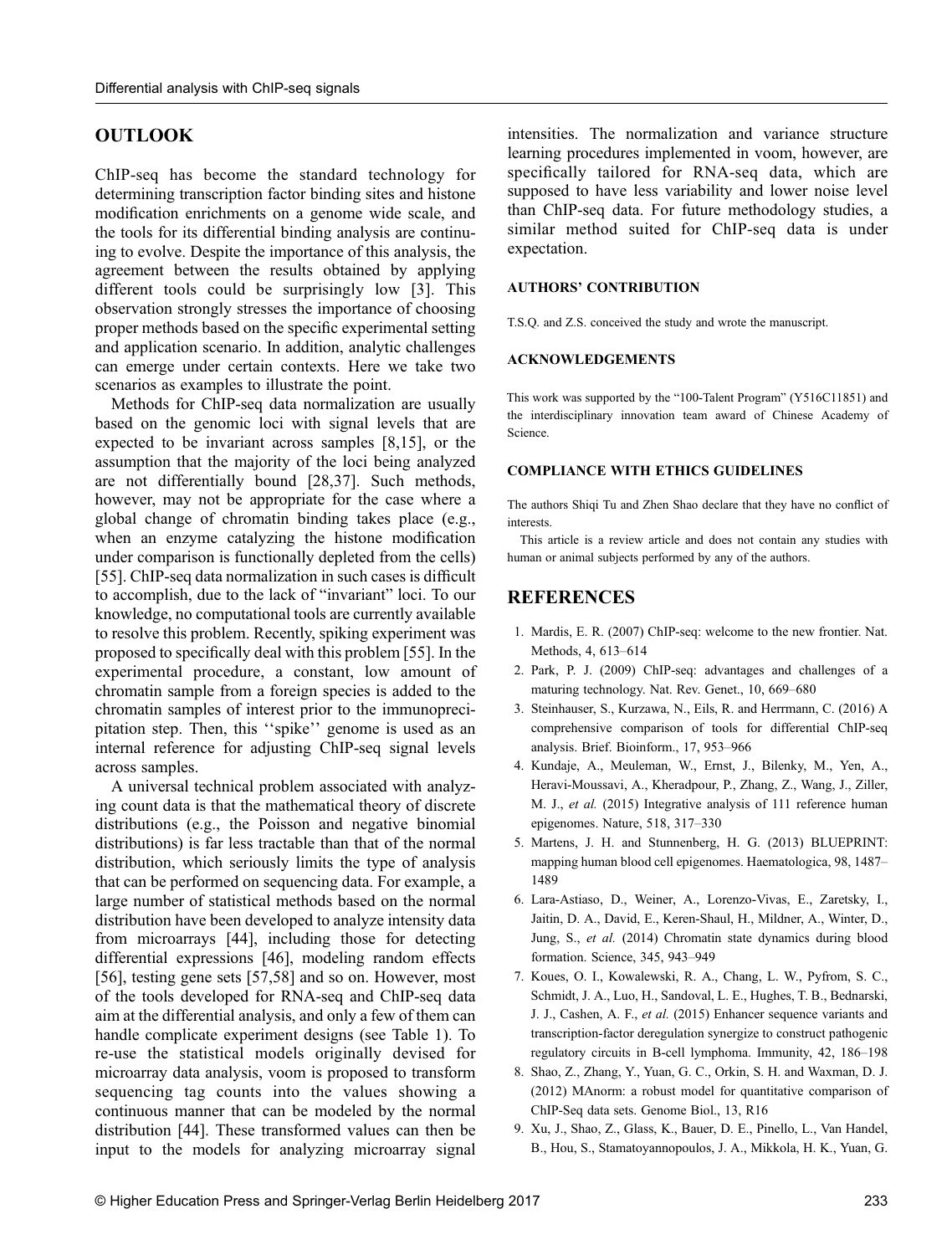<span id="page-8-0"></span>C., et al. [\(2012\) Combinatorial assembly of developmental stage](http://dx.doi.org/10.1186/gb-2012-13-3-r16)specifi[c enhancers controls gene expression programs during](http://dx.doi.org/10.1186/gb-2012-13-3-r16) [human erythropoiesis. Dev. Cell, 23, 796](http://dx.doi.org/10.1186/gb-2012-13-3-r16)–[811](http://dx.doi.org/10.1186/gb-2012-13-3-r16)

- [10. Faure, A. J., Schmidt, D., Watt, S., Schwalie, P. C., Wilson, M. D.,](http://dx.doi.org/10.1016/j.devcel.2012.09.003) [Xu, H., Ramsay, R. G., Odom, D. T. and Flicek, P. \(2012\) Cohesin](http://dx.doi.org/10.1016/j.devcel.2012.09.003) regulates tissue-specifi[c expression by stabilizing highly occupied](http://dx.doi.org/10.1016/j.devcel.2012.09.003) cis[-regulatory modules. Genome Res., 22, 2163](http://dx.doi.org/10.1016/j.devcel.2012.09.003)–[2175](http://dx.doi.org/10.1016/j.devcel.2012.09.003)
- [11. Trompouki, E., Bowman, T. V., Lawton, L. N., Fan, Z. P., Wu, D.](http://dx.doi.org/10.1101/gr.136507.111) [C., DiBiase, A., Martin, C. S., Cech, J. N., Sessa, A. K., Leblanc, J.](http://dx.doi.org/10.1101/gr.136507.111) L., et al. [\(2011\) Lineage regulators direct BMP and Wnt pathways](http://dx.doi.org/10.1101/gr.136507.111) to cell-specifi[c programs during differentiation and regeneration.](http://dx.doi.org/10.1101/gr.136507.111) [Cell, 147, 577](http://dx.doi.org/10.1101/gr.136507.111)–[589](http://dx.doi.org/10.1101/gr.136507.111)
- 12. Fujiwara, T., O'[Geen, H., Keles, S., Blahnik, K., Linnemann, A.](http://dx.doi.org/10.1016/j.cell.2011.09.044) [K., Kang, Y. A., Choi, K., Farnham, P. J. and Bresnick, E. H.](http://dx.doi.org/10.1016/j.cell.2011.09.044) [\(2009\) Discovering hematopoietic mechanisms through genome](http://dx.doi.org/10.1016/j.cell.2011.09.044)[wide analysis of GATA factor chromatin occupancy. Mol. Cell, 36,](http://dx.doi.org/10.1016/j.cell.2011.09.044) [667](http://dx.doi.org/10.1016/j.cell.2011.09.044)–[681](http://dx.doi.org/10.1016/j.cell.2011.09.044)
- [13. Liu, W., Tanasa, B., Tyurina, O. V., Zhou, T. Y., Gassmann, R., Liu,](http://dx.doi.org/10.1016/j.molcel.2009.11.001) [W. T., Ohgi, K. A., Benner, C., Garcia-Bassets, I., Aggarwal, A. K.,](http://dx.doi.org/10.1016/j.molcel.2009.11.001) et al. [\(2010\) PHF8 mediates histone H4 lysine 20 demethylation](http://dx.doi.org/10.1016/j.molcel.2009.11.001) [events involved in cell cycle progression. Nature, 466, 508](http://dx.doi.org/10.1016/j.molcel.2009.11.001)–[512](http://dx.doi.org/10.1016/j.molcel.2009.11.001)
- [14. Yu, M., Riva, L., Xie, H., Schindler, Y., Moran, T. B., Cheng, Y.,](http://dx.doi.org/10.1038/nature09272) [Yu, D., Hardison, R., Weiss, M. J., Orkin, S. H.,](http://dx.doi.org/10.1038/nature09272) et al. (2009) [Insights into GATA-1-mediated gene activation versus repression](http://dx.doi.org/10.1038/nature09272) [via genome-wide chromatin occupancy analysis. Mol. Cell, 36,](http://dx.doi.org/10.1038/nature09272) [682](http://dx.doi.org/10.1038/nature09272)–[695](http://dx.doi.org/10.1038/nature09272)
- 15. Allhoff, M., Seré, K., F Pires, J., Zenke, M. and G Costa, I. (2016) Differential peak calling of ChIP-seq signals with replicates with THOR. Nucleic Acids Res., 44, e153
- [16. Wang, S., Sun, H., Ma, J., Zang, C., Wang, C., Wang, J., Tang, Q.,](http://dx.doi.org/10.1016/j.molcel.2009.11.002) [Meyer, C. A., Zhang, Y. and Liu, X. S. \(2013\) Target analysis by](http://dx.doi.org/10.1016/j.molcel.2009.11.002) [integration of transcriptome and ChIP-seq data with BETA. Nat.](http://dx.doi.org/10.1016/j.molcel.2009.11.002) [Protoc., 8, 2502](http://dx.doi.org/10.1016/j.molcel.2009.11.002)–[2515](http://dx.doi.org/10.1016/j.molcel.2009.11.002)
- [17. Ouyang, Z., Zhou, Q. and Wong, W. H. \(2009\) ChIP-Seq of](http://dx.doi.org/10.1038/nprot.2013.150) [transcription factors predicts absolute and differential gene](http://dx.doi.org/10.1038/nprot.2013.150) [expression in embryonic stem cells. Proc. Natl. Acad. Sci. USA,](http://dx.doi.org/10.1038/nprot.2013.150) [106, 21521](http://dx.doi.org/10.1038/nprot.2013.150)–[21526](http://dx.doi.org/10.1038/nprot.2013.150)
- [18. Wang, S., Zang, C., Xiao, T., Fan, J., Mei, S., Qin, Q., Wu, Q., Li,](http://dx.doi.org/10.1073/pnas.0904863106) [X., Xu, K., He, H. H.,](http://dx.doi.org/10.1073/pnas.0904863106) et al. (2016) Modeling cis-regulation with a [compendium of genome-wide histone H3K27ac pro](http://dx.doi.org/10.1073/pnas.0904863106)files. Genome [Res., 26, 1417](http://dx.doi.org/10.1073/pnas.0904863106)–[1429](http://dx.doi.org/10.1073/pnas.0904863106)
- [19. Chen, Y., Negre, N., Li, Q., Mieczkowska, J. O., Slattery, M., Liu,](http://dx.doi.org/10.1101/gr.201574.115) [T., Zhang, Y., Kim, T. K., He, H. H., Zieba, J.,](http://dx.doi.org/10.1101/gr.201574.115) et al. (2012) [Systematic evaluation of factors in](http://dx.doi.org/10.1101/gr.201574.115)fluencing ChIP-seq fidelity. Nat. [Methods, 9, 609](http://dx.doi.org/10.1101/gr.201574.115)–[614](http://dx.doi.org/10.1101/gr.201574.115)
- [20. Meyer, C. A. and Liu, X. S. \(2014\) Identifying and mitigating bias](http://dx.doi.org/10.1038/nmeth.1985) [in next-generation sequencing methods for chromatin biology. Nat.](http://dx.doi.org/10.1038/nmeth.1985) [Rev. Genet., 15, 709](http://dx.doi.org/10.1038/nmeth.1985)–[721](http://dx.doi.org/10.1038/nmeth.1985)
- [21. Landt, S. G., Marinov, G. K., Kundaje, A., Kheradpour, P., Pauli,](http://dx.doi.org/10.1038/nrg3788) [F., Batzoglou, S., Bernstein, B. E., Bickel, P., Brown, J. B.,](http://dx.doi.org/10.1038/nrg3788) Cayting, P., et al. [\(2012\) ChIP-seq guidelines and practices of the](http://dx.doi.org/10.1038/nrg3788) [ENCODE and modENCODE consortia. Genome Res., 22, 1813](http://dx.doi.org/10.1038/nrg3788)– [1831](http://dx.doi.org/10.1038/nrg3788)
- [22. Furey, T. S. \(2012\) ChIP-seq and beyond: new and improved](http://dx.doi.org/10.1101/gr.136184.111)

[methodologies to detect and characterize protein-DNA interac](http://dx.doi.org/10.1101/gr.136184.111)[tions. Nat. Rev. Genet., 13, 840](http://dx.doi.org/10.1101/gr.136184.111)–[852](http://dx.doi.org/10.1101/gr.136184.111)

- [23. Langmead, B., Trapnell, C., Pop, M. and Salzberg, S. L. \(2009\)](http://dx.doi.org/10.1038/nrg3306) Ultrafast and memory-effi[cient alignment of short DNA sequences](http://dx.doi.org/10.1038/nrg3306) [to the human genome. Genome Biol., 10, R25](http://dx.doi.org/10.1038/nrg3306)
- [24. Zhang, Y., Liu, T., Meyer, C. A., Eeckhoute, J., Johnson, D. S.,](http://dx.doi.org/10.1186/gb-2009-10-3-r25) [Bernstein, B. E., Nusbaum, C., Myers, R. M., Brown, M., Li, W.,](http://dx.doi.org/10.1186/gb-2009-10-3-r25) et al. [\(2008\) Model-based analysis of ChIP-Seq \(MACS\). Genome](http://dx.doi.org/10.1186/gb-2009-10-3-r25) [Biol., 9, R137](http://dx.doi.org/10.1186/gb-2009-10-3-r25)
- [25. Feng, J., Liu, T., Qin, B., Zhang, Y. and Liu, X. S. \(2012\)](http://dx.doi.org/10.1186/gb-2008-9-9-r137) [Identifying ChIP-seq enrichment using MACS. Nat. Protoc., 7,](http://dx.doi.org/10.1186/gb-2008-9-9-r137) [1728](http://dx.doi.org/10.1186/gb-2008-9-9-r137)–[1740](http://dx.doi.org/10.1186/gb-2008-9-9-r137)
- [26. Zang, C., Schones, D. E., Zeng, C., Cui, K., Zhao, K. and Peng, W.](http://dx.doi.org/10.1038/nprot.2012.101) [\(2009\) A clustering approach for identi](http://dx.doi.org/10.1038/nprot.2012.101)fication of enriched domains from histone modifi[cation ChIP-Seq data. Bioinformatics,](http://dx.doi.org/10.1038/nprot.2012.101) [25, 1952](http://dx.doi.org/10.1038/nprot.2012.101)–[1958](http://dx.doi.org/10.1038/nprot.2012.101)
- [27. Wilbanks, E. G. and Facciotti, M. T. \(2010\) Evaluation of](http://dx.doi.org/10.1093/bioinformatics/btp340) [algorithm performance in ChIP-seq peak detection. PLoS One, 5,](http://dx.doi.org/10.1093/bioinformatics/btp340) [e11471](http://dx.doi.org/10.1093/bioinformatics/btp340)
- [28. Liang, K. and Keles, S. \(2012\) Detecting differential binding of](http://dx.doi.org/10.1371/journal.pone.0011471) [transcription factors with ChIP-seq. Bioinformatics, 28, 121](http://dx.doi.org/10.1371/journal.pone.0011471)–[122](http://dx.doi.org/10.1371/journal.pone.0011471)
- [29. Chen, L., Wang, C., Qin, Z. S. and Wu, H. \(2015\) A novel](http://dx.doi.org/10.1093/bioinformatics/btr605) [statistical method for quantitative comparison of multiple ChIP-seq](http://dx.doi.org/10.1093/bioinformatics/btr605) [datasets. Bioinformatics, 31, 1889](http://dx.doi.org/10.1093/bioinformatics/btr605)–[1896](http://dx.doi.org/10.1093/bioinformatics/btr605)
- [30. Barski, A., Cuddapah, S., Cui, K., Roh, T. Y., Schones, D. E.,](http://dx.doi.org/10.1093/bioinformatics/btv094) [Wang, Z., Wei, G., Chepelev, I. and Zhao, K. \(2007\) High](http://dx.doi.org/10.1093/bioinformatics/btv094)resolution profi[ling of histone methylations in the human genome.](http://dx.doi.org/10.1093/bioinformatics/btv094) [Cell, 129, 823](http://dx.doi.org/10.1093/bioinformatics/btv094)–[837](http://dx.doi.org/10.1093/bioinformatics/btv094)
- [31. Wang, Z., Zang, C., Rosenfeld, J. A., Schones, D. E., Barski, A.,](http://dx.doi.org/10.1016/j.cell.2007.05.009) [Cuddapah, S., Cui, K., Roh, T. Y., Peng, W., Zhang, M. Q.,](http://dx.doi.org/10.1016/j.cell.2007.05.009) et al. [\(2008\) Combinatorial patterns of histone acetylations and](http://dx.doi.org/10.1016/j.cell.2007.05.009) [methylations in the human genome. Nat. Genet., 40, 897](http://dx.doi.org/10.1016/j.cell.2007.05.009)–[903](http://dx.doi.org/10.1016/j.cell.2007.05.009)
- [32. Song, Q. and Smith, A. D. \(2011\) Identifying dispersed](http://dx.doi.org/10.1038/ng.154) [epigenomic domains from ChIP-Seq data. Bioinformatics, 27,](http://dx.doi.org/10.1038/ng.154) [870](http://dx.doi.org/10.1038/ng.154)–[871](http://dx.doi.org/10.1038/ng.154)
- [33. Ibrahim, M. M., Lacadie, S. A. and Ohler, U. \(2015\) JAMM: a](http://dx.doi.org/10.1093/bioinformatics/btr030) peak fi[nder for joint analysis of NGS replicates. Bioinformatics,](http://dx.doi.org/10.1093/bioinformatics/btr030) [31, 48](http://dx.doi.org/10.1093/bioinformatics/btr030)–[55](http://dx.doi.org/10.1093/bioinformatics/btr030)
- [34. Li, Q. H., Brown, J. B., Huang, H. and Bickel, P. J. \(2011\)](http://dx.doi.org/10.1093/bioinformatics/btu568) [Measuring reproducibility of high-throughput experiments. Ann.](http://dx.doi.org/10.1093/bioinformatics/btu568) [Appl. Stat., 5, 1752](http://dx.doi.org/10.1093/bioinformatics/btu568)–[1779](http://dx.doi.org/10.1093/bioinformatics/btu568)
- [35. Heinz, S., Benner, C., Spann, N., Bertolino, E., Lin, Y. C., Laslo,](http://dx.doi.org/10.1214/11-AOAS466) [P., Cheng, J. X., Murre, C., Singh, H. and Glass, C. K. \(2010\)](http://dx.doi.org/10.1214/11-AOAS466) [Simple combinations of lineage-determining transcription factors](http://dx.doi.org/10.1214/11-AOAS466) prime cis[-regulatory elements required for macrophage and B cell](http://dx.doi.org/10.1214/11-AOAS466) [identities. Mol. Cell, 38, 576](http://dx.doi.org/10.1214/11-AOAS466)–[589](http://dx.doi.org/10.1214/11-AOAS466)
- [36. Robinson, M. D., McCarthy, D. J. and Smyth, G. K. \(2010\) edgeR:](http://dx.doi.org/10.1016/j.molcel.2010.05.004) [a Bioconductor package for differential expression analysis of](http://dx.doi.org/10.1016/j.molcel.2010.05.004) [digital gene expression data. Bioinformatics, 26, 139](http://dx.doi.org/10.1016/j.molcel.2010.05.004)–[140](http://dx.doi.org/10.1016/j.molcel.2010.05.004)
- [37. Anders, S. and Huber, W. \(2010\) Differential expression analysis](http://dx.doi.org/10.1093/bioinformatics/btp616) [for sequence count data. Genome Biol., 11, R106](http://dx.doi.org/10.1093/bioinformatics/btp616)
- 38. Ross-Innes, C. S., Stark, R., Teschendorff, A. E., Holmes, K. A., Ali, H. R., Dunning, M. J., Brown, G. D., Gojis, O., Ellis, I. O., Green, A. R., et al. (2012) Differential oestrogen receptor binding